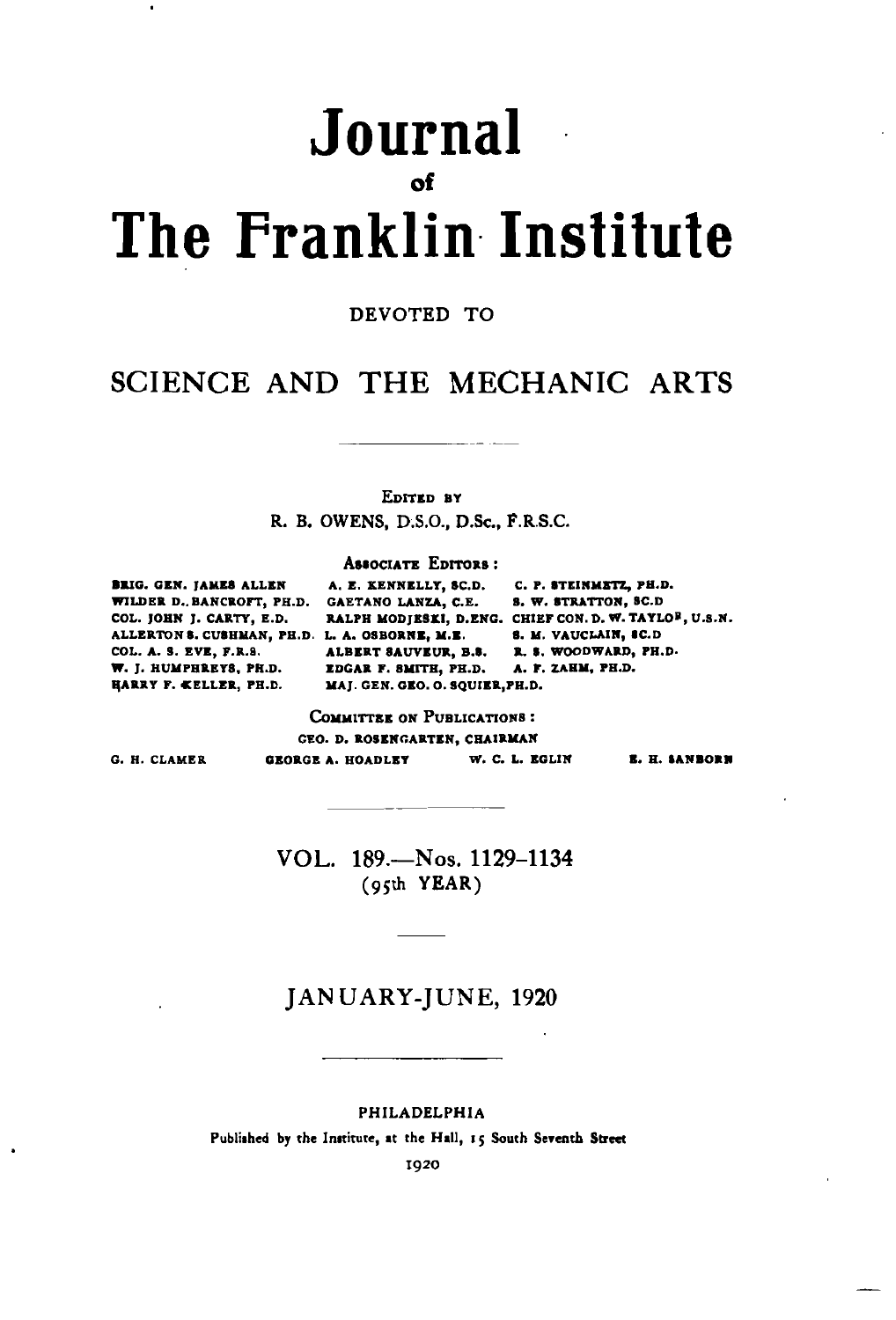# BRANNERITE, A NEW URANIUM MINERAL.·

BY

# FRANK L. HESS, A.B., and ROGER C. WELLS, Ph.D. United States Geological Survey.

IN 1915 S. M. Ballard sent to one of the writers a highly radioactive mineral that had been obtained from gold placers worked by Henry Sturkey in 'Stanley Basin in the central part of Idaho. Later other material was sent to the Survey by Mr. Sturkey. Mr. Sturkey's placer is near the head of Kelley Gulch, said to be in granite cut by pegmatites, and it is in the pegmatites that the source of the mineral is probably to be found.

In 1916 Robert N. Bell published a half-tone of a radiograph<sup>1</sup> made with the mineral by A. G. Van Eman, who thought it to be euxenite, with which it is related in composition and which it resembles in color and texture.

The mineral received is in grains, part of which are prisms and most of which show a prismatic tendency (see Fig. I). They are a brownish yellow on the outside but the visible weathering has extended to a depth not exceeding the thickness of paper. Inside they are brilliant black, with a choncoidal fracture and no sign of cleavage. Polished specimens examined under reflected light show the mineral to be remarkably homogeaeous. It is, however, traversed by minute cracks that are in part filled by quartz that undoubtedly accounts for the SiO<sub>2</sub> in the analysis. Although to the eye the mineral is an opaque black, under the microscope very thin chips allow sufficient yellowish green light to pass to make possible optical measurements. The streak is a dark greenish brown. The hardness is about 4.5 as the mineral will scratch apatite but will not scratch orthoclase.

The crystals are not perfect enough to allow a determination of the crystal form, but their shapes suggest that they may be orthorhombic or tetragonal. However, E. S. Larsen determined it to be isotropic with an index of  $n_{1.1} = 2.26 \pm 0.02$  and  $n_{2.1} = 2.30$ ±0.02. It seems probable that it is an isometric paramorph after either a tetragonal or an orthorhombic form as many of the

<sup>1</sup> Sixteenth Ann. Rept. Mine Inspector of Idaho (1915), Boise, pp. 29, 30.

<sup>\*</sup> Published by permission of the Director of the United States G20logical Survey.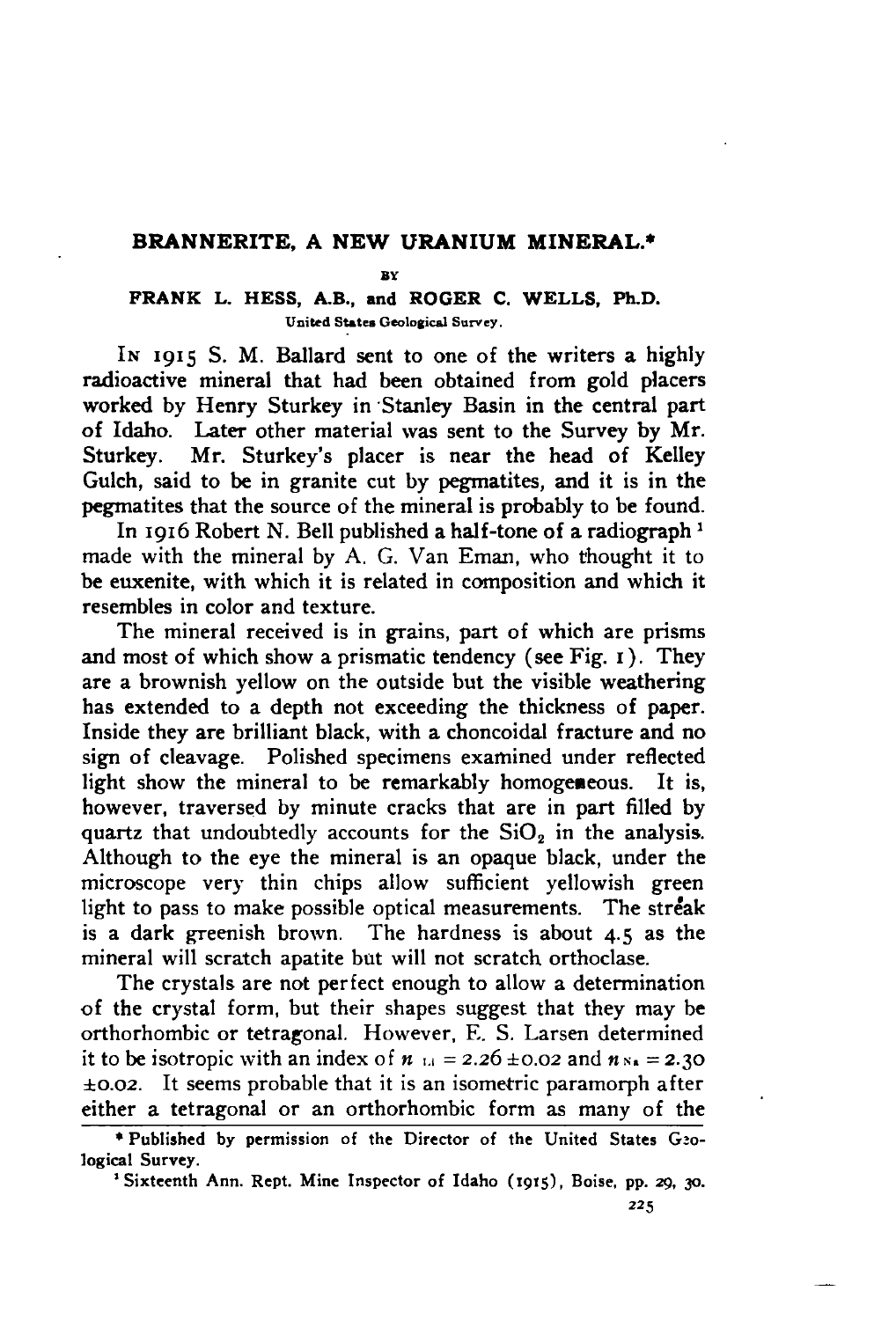complex pegmatitic uranium minerals seem to be. It will be noted in the tables given on other pages of this article that all but one of the minerals (hielmite) are isotropic. Yttrocrasite shows birefringent particles and is probably a mixture. Also like



FIG. J.

Brannerite pebbles and a piece of pitchblende mounted on a card to test comparative radio-<br>activity. Slightly reduced. See figure on opposite page.

nearly all of the complex pegmatitic minerals, the new mineral is variable in composition and the specific gravity of the specimens tested ranged from 4.5 to 5-43, as determined with the Joly balance. The specimens analyzed had a specific gravity of 5.42 (by pyknometer).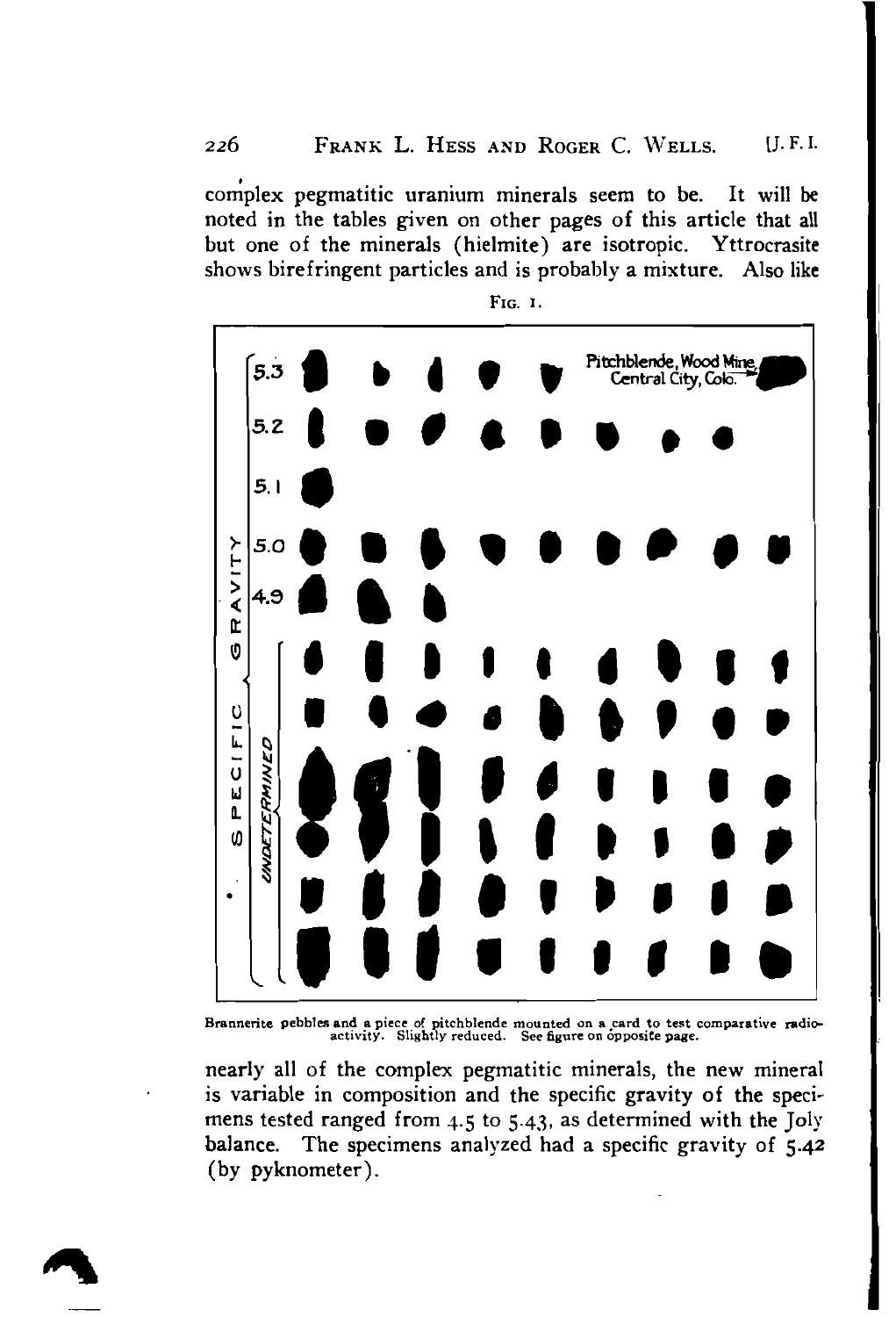The radioactivity of the specimens of different specific gravities showed slight differences as tested by the exposure of a



FIG. 2.

Radiograph made by the minerals shown in figure 1. They were mounted on thin card-<br>board which was laid on the sensitive film of a photographic plate for 48 hours. A print was<br>photographed through a prism in order to make

photographic plate. Those having the highest specific gravity appeared most active (see Fig. 2). The material was not tested in an electroscope. Attention may be called to the advantages of making a radiograph of various specimens in a case of this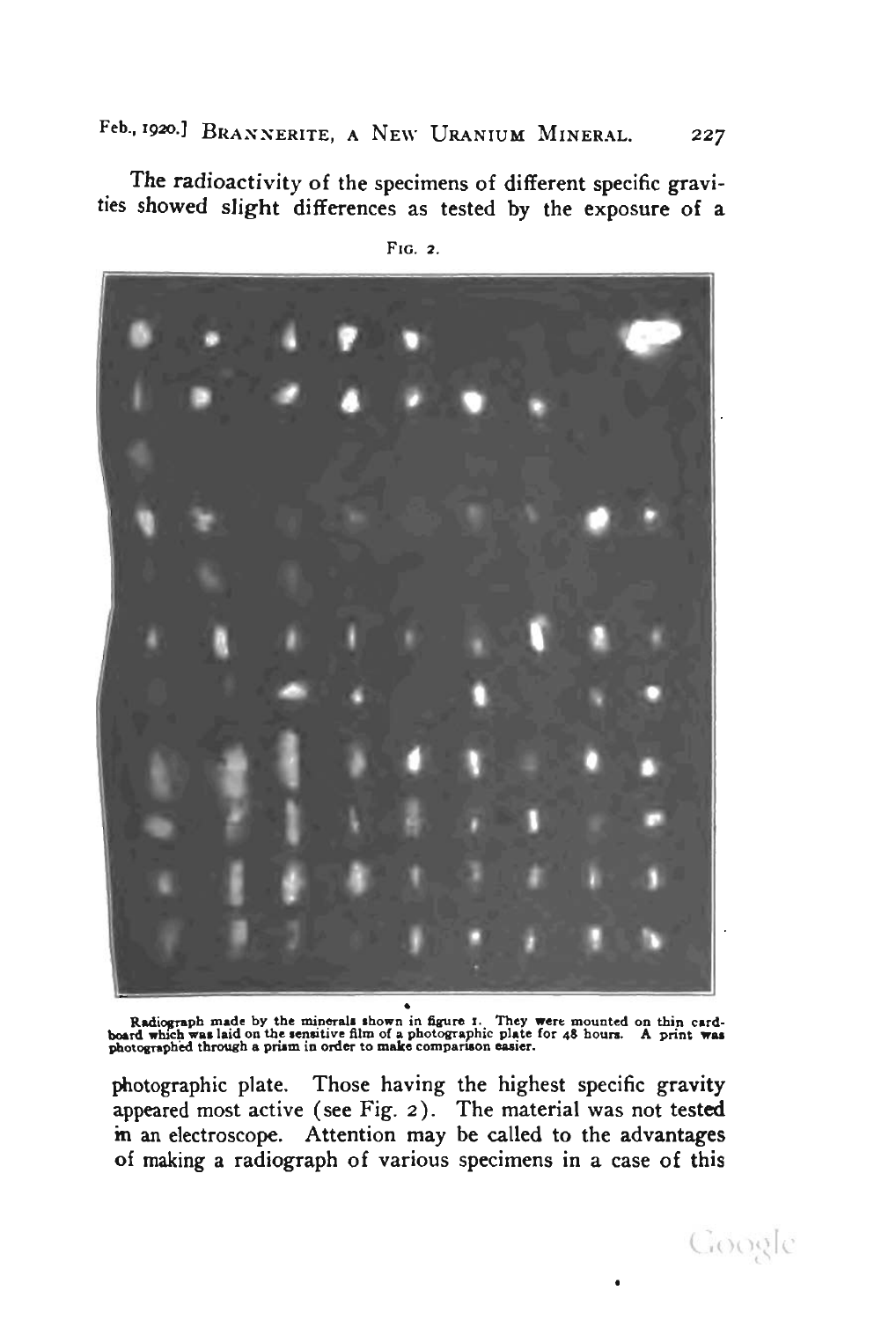sort before proceeding with the analysis, as it may be seen from Fig. 2 that some of the pieces were comparatively inactive, and pieces with a like content of uranium or thorium. or both may be readily selected. Two of the least active pieces from the seventh row (Fig. 2) gave on analysis 35.0 per cent.  $TiO<sub>2</sub>$  compared with 39.0 per cent. in the best material.

If in quantity the mineral would be of value as a source of radium, but probably only a few pounds could be obtained even at a prohibitive cost.

#### CHEMICAL ANALYSIS.

Our thanks are due to Mr. W. C. Wheeler for preliminary chemical determinations on the mineral. Mr. Wheeler established the presence of uranium and suggested the separation of titanium and uranium by hydrolysis, as finally carried out.

The mineral is slowly decomposed by treatment with concentrated sulfuric acid, or by hydrofluoric and sulfuric acids. It is more convenient, however, to bring it into solution by gentle fusion with acid sodium sulfate. On dissolving the melt in cold water, or dilute sulfuric acid, there remains a small residue consisting of silica, unattacked mineral, and sulfates of lead, barium and strontium, which was analyzed separately.

Various methods of analysis were tried, using principally the acid sulfate solution, but the unusual association of elements made the analysis largely a process of successive approximations. Each precipitate obtained was tested for impurities and if an admixture was found the method of analysis was modified accordingly.

It was thought at one time that the ammonium carbonate treatment could be relied on to separate the main constituents, uranium and titanium, but so much titanium was carried into the filtrate with the uranium in this process that it· was decided to separate the titanium by hydrolysis. The precipitate and filtrate were then further analyzed separately.

For the hydrolytic separation of titanium the sulfate solution was treated with hydrogen sulfide, neutralized, freed from hydrogen sulfide with a stream of carbon dioxide, and finally diluted and boiled after the addition of considerable ammonium sulfate.<sup>2</sup>

In one analysis 3. <sup>I</sup> per cent. of rare earths was found in the titanium separated as described and 5.0 per cent. in the uranium

-

<sup>•</sup> Hillebrand. W. F.. U. S. Geol. Survey. Bull. 422, 137 (1910).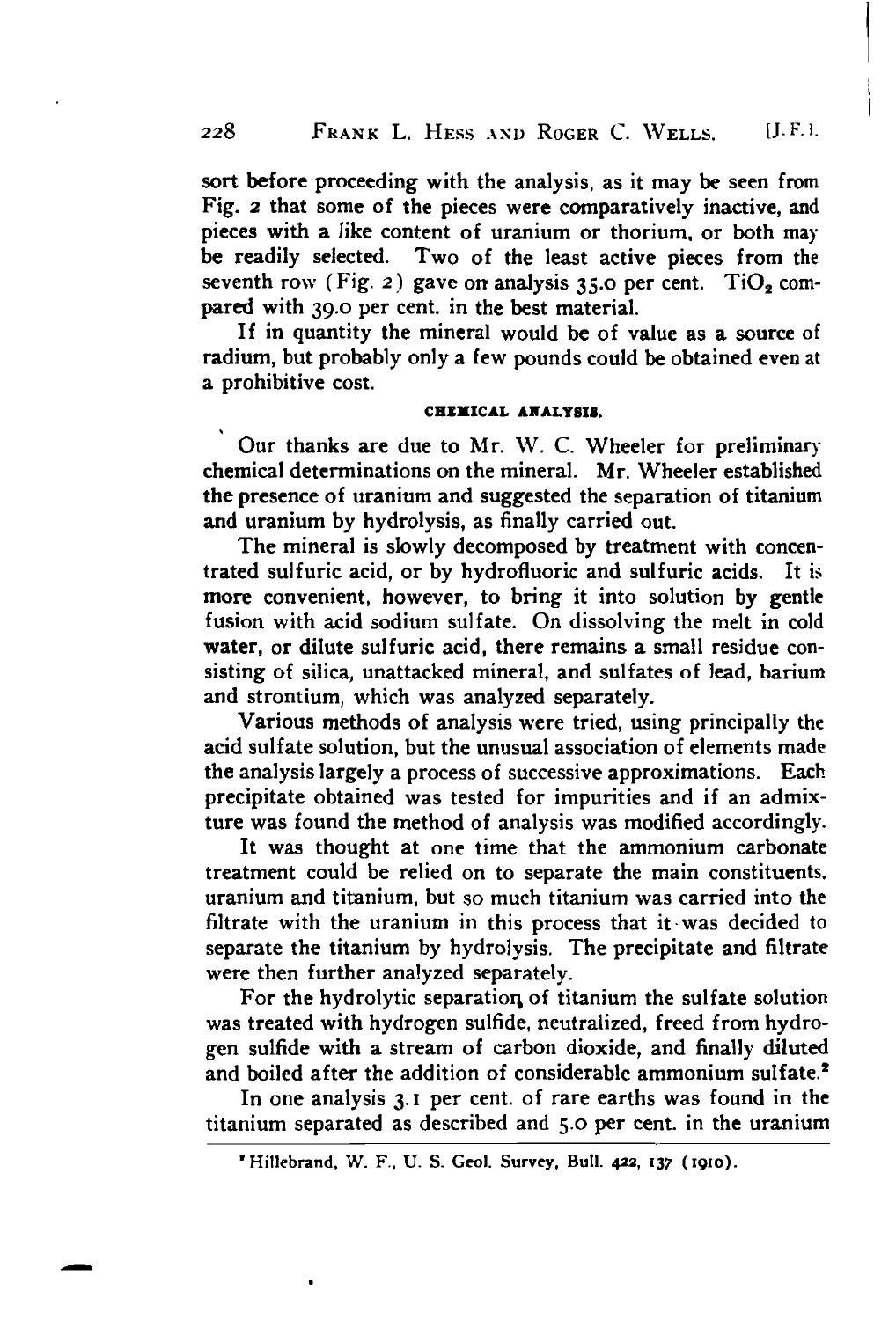portion. In another analysis the total rare earths separated directly, first as fluorides and finally as oxalates, amounted to 8.0 per cent.

The filtrate from the titanium was precipitated twice with ammonium hydroxide, leaving calcium in solution. The hydroxides were dissolved in hydrochloric acid, evaporated nearly to dryness, taken up in hydrofluoric acid and the rare earths filtered off. After removing hydrofluoric acid with sulfuric acid, precipitating with ammonia, and dissolving the hydroxides in nitric acid, the remaining elements, chiefly uranium, were subjected to the ammonium carbonate treatment and uranium was finally separated and weighed as pyrophosphate.

The stage of oxidation of the uranium in the mineral was determined separately by decomposition with dilute sulfuric acid in a closed glass tube containing carbon dioxide at  $225^{\circ}$  C. and subsequent titration with potassium permanganate. It was assumed in calculating the proportion of  $UO<sub>2</sub>$  that all the iron of the mineral was in the ferrous condition. The only ground for this assumption is the fact that iron is more easily reduced than uranium, so that the existence of any uranous oxide would imply the absence of ferric oxide. However, the state of oxidation of the iron cannot be regarded as determined. The coating on the grains contained some ferric oxide which could only be removed by carefully chipping off the exterior and selecting the jet black pieces. A determination of iron as  $Fe<sub>2</sub>O<sub>3</sub>$  on unselected material gave 3.7 per cent., whereas the value obtained on the best selected material was 3.0 per cent., or 2.7 per cent. FeO. Iron seems to be an essential constitutent of the mineral. In the extended analysis iron had to be determined in the titanium portion, in the ammonium carbonate precipitate, and in the uranium precipitate.

Thorium was determined in the mixture of rare earths by the sodium thiosulfate method. The ignited oxide was white, and pure as far as could be determined. The yttrium earths were estimated by their solubility in a solution of sodium sulfate. They were a buff color after ignition and gave by conversion of the oxides to sulfates, an average atomic weight of 151, a weight so great that probably erbium or ytterbium or both are present. Lack of time prevented a thorough investigation of the rare earths. No cerium earths could be detected. Water and carbon dioxide were weighed in absorption tubes after heating the min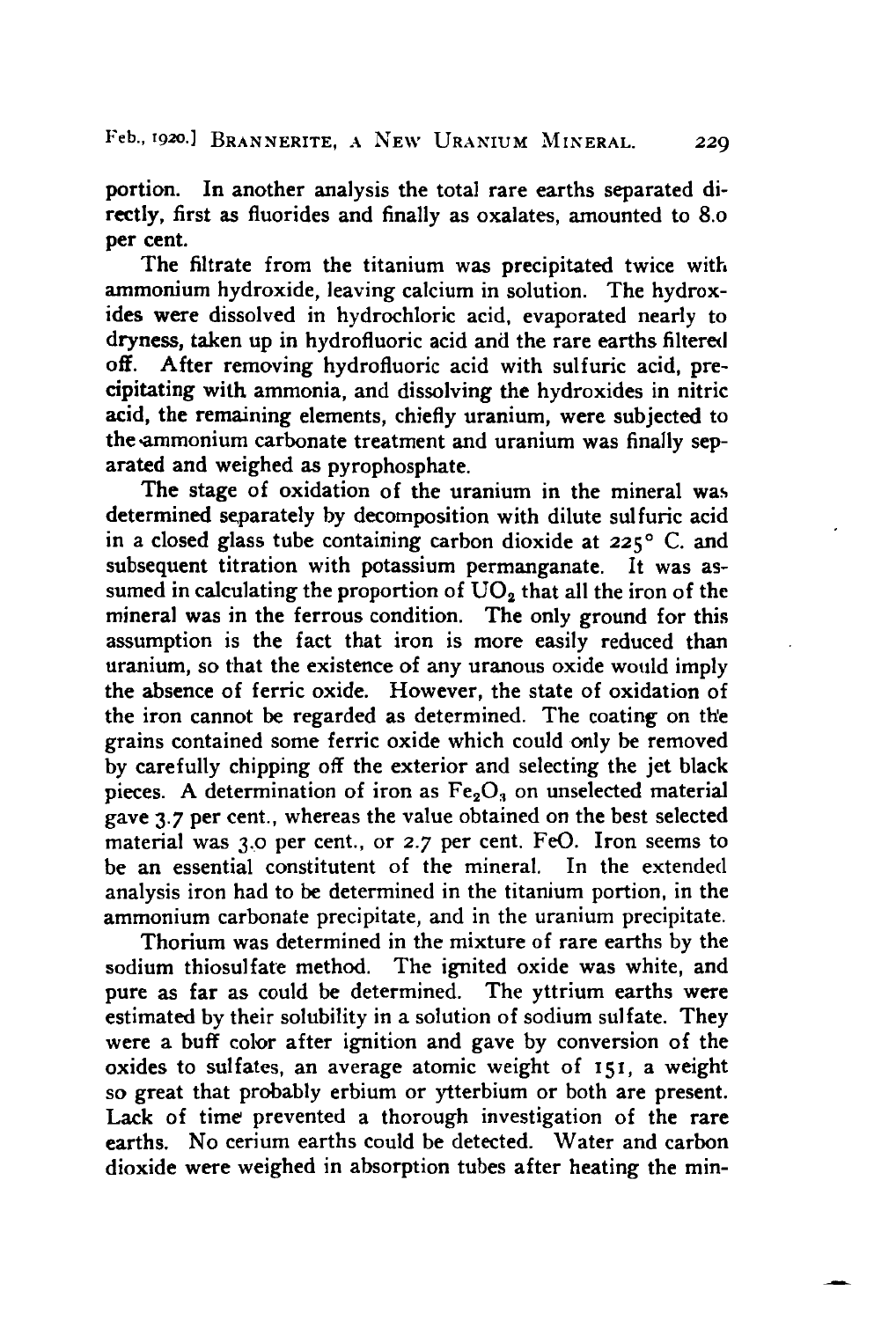**eral** in a boat in a hard glass tube in a current of dry air. A small correction was applied based on the results of blank detenninations run similarly. No magnesium, tin, tungsten, tantalum, columbium, molybdenum, vanadium, copper, or fluorine could be detected.

An attempt was made to heat the mineral, mixed with carbon, in a stream of chlorine and make a fractional condensation of the volatile chlorides. A complete separation of the uranium and titanium was not accomplished, but the non-volatile residue in the boat was found to contain calcium, rare earths chiefly of the yttrium group, iron, and a little uranium.

An attempt was also made to detect helium but without success. On heating 5 grammes of the mineral with acid sodium sulfate in a vacuum a few cubic centimetres of gas were obtained -largely sulfur dioxide, which was probably generated by the action of the  $UO<sub>2</sub>$  on the sulfuric acid. Nearly all of the gas was soluble in a solution of sodium hydroxide and what remained gave only nitrogen lines, as far as could be determined, when examined in a Pluecker tube.

The various determinations led to the following results:

*Composition of the Mineral from Stanley Basin.*

|  |  | (R. C. Wells, analyst.) |
|--|--|-------------------------|
|--|--|-------------------------|

|                             | Per cent. | Molecular values. |
|-----------------------------|-----------|-------------------|
|                             |           |                   |
|                             |           |                   |
|                             |           |                   |
|                             |           |                   |
|                             |           |                   |
|                             |           |                   |
|                             |           |                   |
|                             |           |                   |
|                             |           |                   |
|                             |           |                   |
|                             |           |                   |
|                             |           |                   |
|                             |           |                   |
|                             |           |                   |
|                             |           |                   |
| $Fe2On$ . Al $_2On$ . trace |           |                   |
|                             |           |                   |
|                             | 100.2     |                   |

#### Specific gravity, 5.42.

<sup>1</sup> Average molecular weight 350.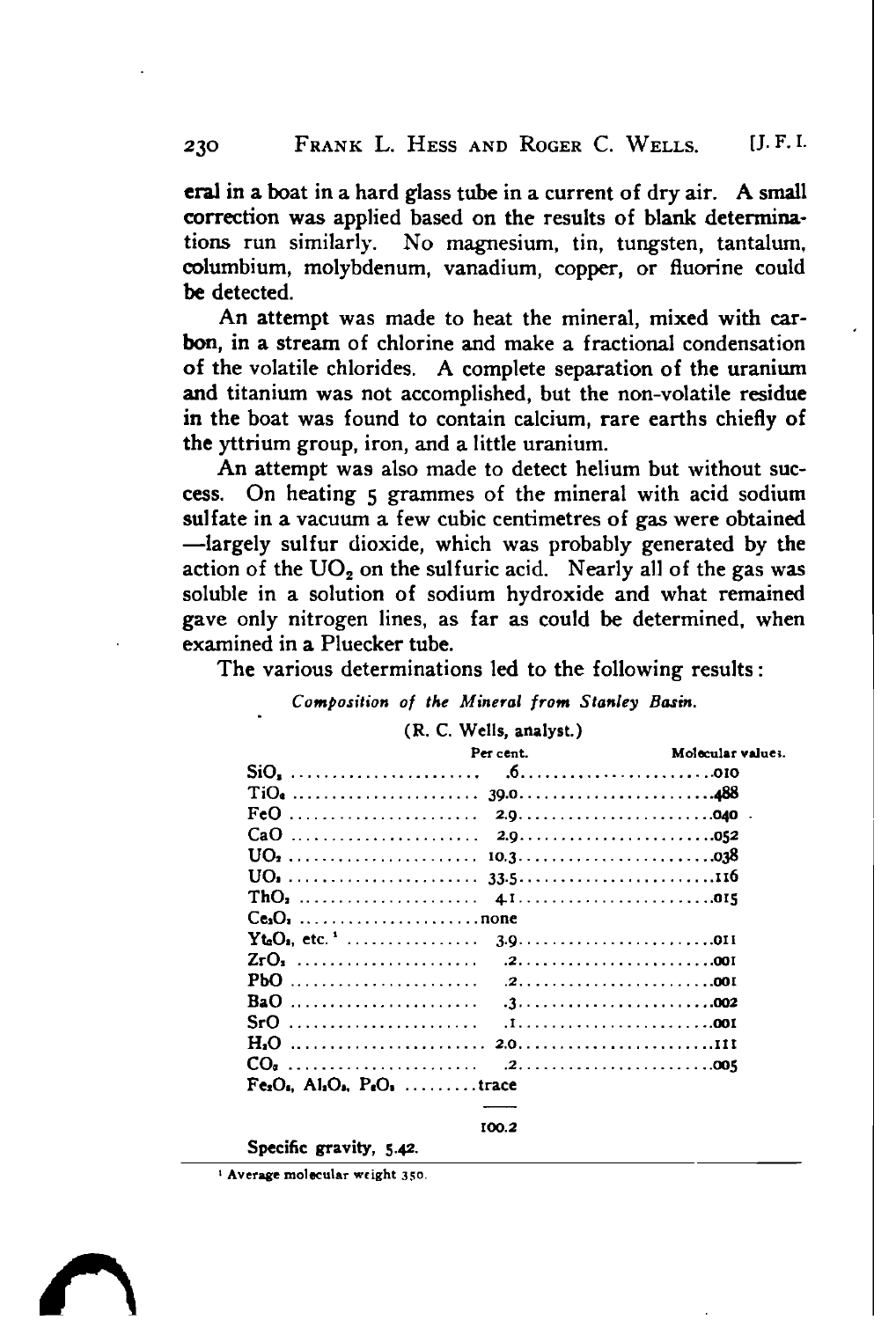## CALCULATION OF FORMULA

The following combinations in molecular values seem logical :

|          |          | FeO .040UO <sub>2</sub> .038CO <sub>3</sub> .005 |      |
|----------|----------|--------------------------------------------------|------|
|          |          | CaO .052ThO <sub>2</sub> .015SiO, .010           |      |
|          |          |                                                  |      |
| SrO .ooi |          |                                                  |      |
|          | PbO .oo1 | .055                                             | .503 |
|          |          |                                                  |      |
|          | .006     |                                                  |      |

This leaves  $Yt_2O_3 = 0.011$ ,  $UO_3 = .116$ , and  $H_2O = .111$  ungrouped. On this basis the mineral may be simplified to :

Without any further combination this yields the following approximate formula:

9 RO. Yt.O.. 5 RO. 11 UO.. 46 TiO.. 10 H.O.

The figures for  $RO$  and  $UO<sub>3</sub>$  are not very near whole numbers, but this need cause no disappointment as the whole calculation rests on the assumption that the iron is in the ferrous condition. Although this assumption has certain analogies to support it and is given preference, it would not be entirely unreasonable to assume that part or all of the iron is in the ferric condition. The question cannot be settled experimentally in the presence of uranium in two stages of oxidation. If all of the iron is assumed to be present as ferric iron the following percentages and molecular values are obtained in place of those first given:

| Per cent. | Molecular values. |
|-----------|-------------------|
|           |                   |
|           |                   |
|           |                   |
|           |                   |

Appropriate grouping now leads to the approximate formula:

2 RO. R<sub>2</sub>O<sub>2</sub>. 3 RO<sub>2</sub>. 3 UO<sub>2</sub>. 18 TiO<sub>2</sub>. 4 H<sub>2</sub>O.

The bases are apparently present as titanates, metatitanates, or uranotitanates, but an exact evaluation of the relative pro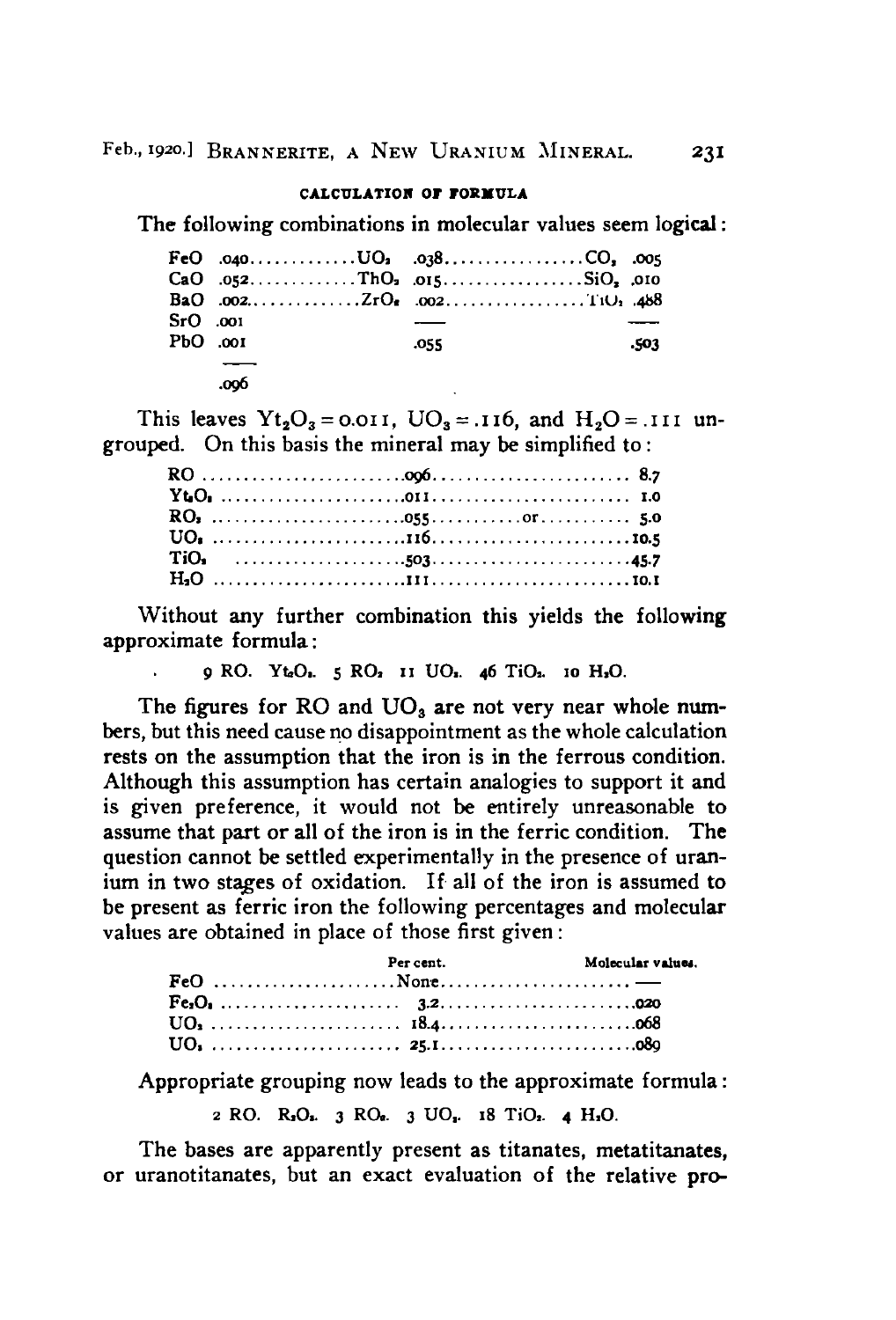portions of these compounds is obviously very difficult and hardly appears practicable in view of the uncertainty concerning the stage of oxidation of the iron and uranium. There is more  $TiO<sub>s</sub>$ present than is required to form normal titanates of all the bases, but not enough to form metatitanates without taking some uranium as the basic radicals UO and UO. To secure an exact balance any excess of TiO<sub>2</sub> may be reduced to the form of a titanyl metatitanate TiO.TiO.

ţ.

The results below are presented for illustration as one of the possibilities along this line with little to recommend it over others that could be given.

| Oxide | Molecular<br>value | Metatitanate | TiO,<br>required |
|-------|--------------------|--------------|------------------|
|       |                    |              |                  |
|       |                    |              |                  |
|       |                    |              |                  |
|       |                    |              |                  |
|       |                    |              |                  |
|       |                    |              |                  |
|       |                    |              |                  |
|       |                    |              |                  |
|       |                    |              | .503             |

On this basis the mineral may be represented as a hydrated metatitanate of various bases, thus:  $(C_{a}$ , Fe, UO, TiO)TiO<sub>s</sub> + (Th, Zr, UO)  $(TiO_3)_2 + Yt_2(TiO_3)_3 + H_2O$ . Without implying exact molecular ratios the proportions of these four species would be about 6, 8, 1, 3, respectively. It should be remembered, however, that the stage of oxidation of the iron is unknown and this ignorance introduces uncertainty in these proportions. Nor is it known whether minerals of this kind should' be considered as mixed crystals, solid solutions, or salts of complex acids, although in one of these suppositions may lie the correct explanation of their composition.

Analyses of the known complex uranium minerals have been arranged in the tables following so that the uranium content increases progressively toward the end of the series. The newly described mineral from Idaho is designated as *brannerite*.

It will be seen that the new mineral contains more uranium than any other except the pitchblendes. Unlike most of the others it contains no tantalum or columbium and is very high in titanium.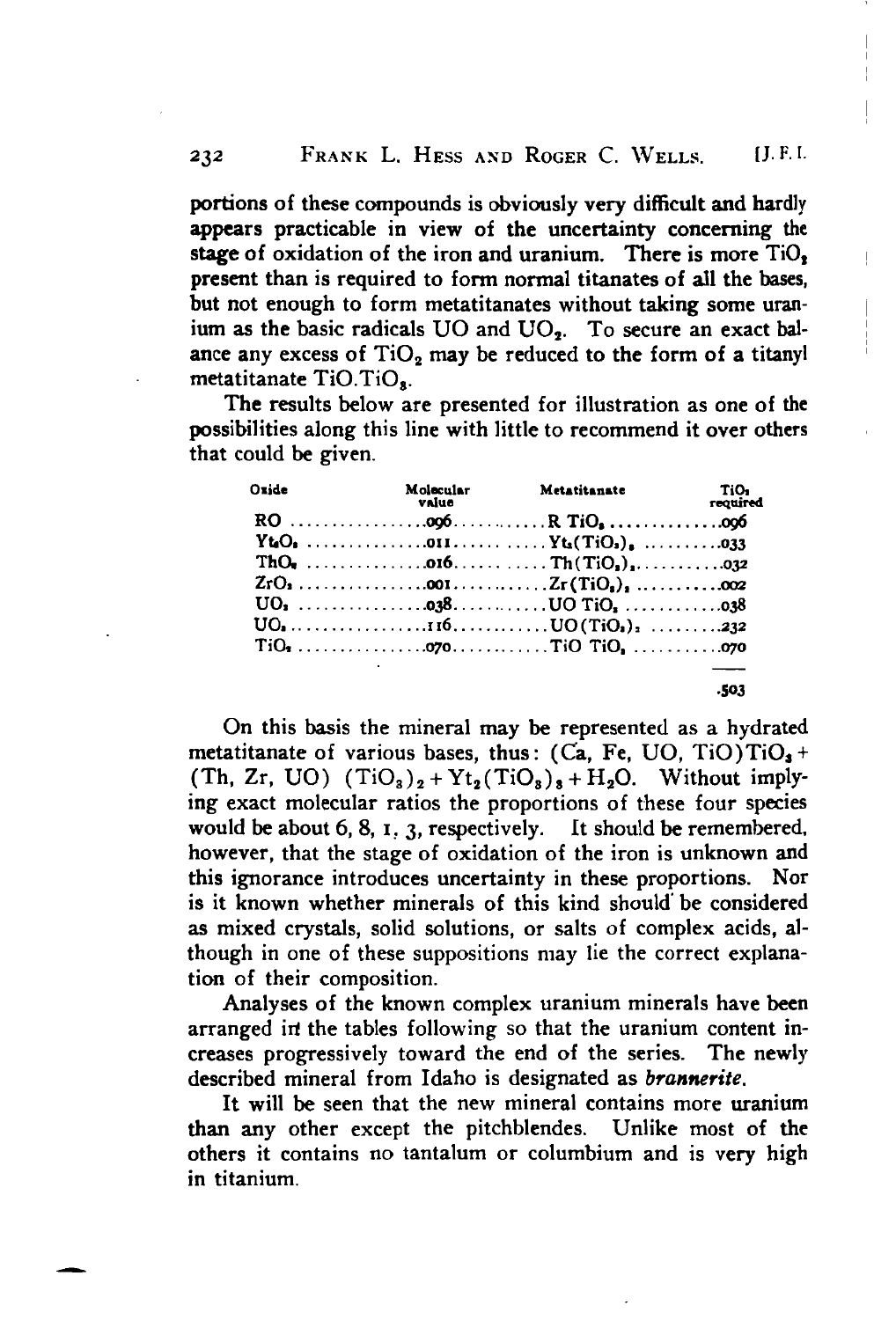| Comparative Analyses of the Complex Uranium Minerals. |                                                   |  |  |  |
|-------------------------------------------------------|---------------------------------------------------|--|--|--|
|                                                       | (Arranged in the order of their uranium content.) |  |  |  |

| <b>Name</b>                                                                                                                                                                                                                                         | Rim-<br>rite            | Yttria-<br>lite          | Zirke-<br>lite        | Micro-<br>lite        | Yttro-<br>tanta-<br>lite       | Yttro-<br>CTR8-<br>ite         | Prior-<br>ite               | Naë-<br>gite          | Siny-<br>lite        |
|-----------------------------------------------------------------------------------------------------------------------------------------------------------------------------------------------------------------------------------------------------|-------------------------|--------------------------|-----------------------|-----------------------|--------------------------------|--------------------------------|-----------------------------|-----------------------|----------------------|
| Page, Dana's [1]                                                                                                                                                                                                                                    | App. 3.                 | 512                      | App. I.               | 728                   | 739                            | App. 2,                        | App. 2,                     | App. 2.               | 731                  |
| $S$ vstem $\ldots$<br>Analyst                                                                                                                                                                                                                       | p. 68<br>0. Hau-<br>ser | J. B.<br>Mack-<br>intosh | 8.75<br>Prior         | Dun-<br>ning-<br>ton  | Ram-<br>mels-<br>berg          | D. II2<br>с. н.<br>War-<br>ren | 8:7.<br>Prior               | P: 73<br>Haga         | <b>W.G.</b><br>Brown |
| Crys. Form<br>$l$ sot, or $\mathrm{bif}$ .                                                                                                                                                                                                          | Isot.                   | - A<br>Isot.             | $\mathbf{I}$<br>Isot. | $\mathbf{I}$<br>Isot. | O.<br>Isot.                    | 0<br>Isot to<br>bif.           | $\Omega$<br>.               | т<br>Isot.            | T<br>Isot.           |
| Indices                                                                                                                                                                                                                                             | 2.05                    | <b>I.758</b>             | <b>3.IQ</b>           | 1.030                 | 2.15                           | 2.13                           | .                           | 1.818                 | 2.06                 |
| $\mathbf{S}_{\mathbf{D}}$ , $\mathbf{G}$ ,<br>$Tan$ $\ldots$ $\ldots$ $\ldots$                                                                                                                                                                      | . 1<br>4.00             | 4.575                    | 4.741                 | 5.656                 | 5.425                          | 4.8043                         | .                           | 4.00                  | 4.80                 |
| $Cb_0, \ldots, \ldots$                                                                                                                                                                                                                              | 36.2I                   | . 1<br>.                 |                       | 68.43                 | 46.25<br>12.32                 | Trace<br>Present               | .<br>36.68                  | 7.60                  | 48.66                |
| $\text{TiO}_2$ , , ,                                                                                                                                                                                                                                | 6.00                    | .                        | 14.95                 | 7.74<br>.             | .                              | 49.72                          | 21.50                       | .                     | .                    |
| $\mathbf{U}\mathbf{O}_{\mathbf{z}}$                                                                                                                                                                                                                 | Undet.                  | .                        | 1.40                  | . <b>. .</b>          | 1.61                           | I.98                           | 0.40                        | .                     | $3.47*$              |
|                                                                                                                                                                                                                                                     | .                       | 0.83                     | .                     | 1.50                  | .                              | 0.64                           | 2.14                        | 3.03                  | .                    |
| $CerO1, \ldots, \ldots$                                                                                                                                                                                                                             | 2.88                    | - 1.86                   | 2.52                  | 0.17 <sup>A</sup>     | 2.22                           | 2.02                           |                             | .                     | 1.37                 |
| $(Di. La)1O1$ .                                                                                                                                                                                                                                     | .                       | <b>2.04'</b>             | .                     | 1.1.1.1.1.1           |                                |                                | 4.32                        | .                     | 7.98                 |
| $Y_2O_1$                                                                                                                                                                                                                                            | 36.28                   | 46.50                    | 0.21?                 | 0.23                  | 10.52                          | 25.67                          | 17.11                       | 0.12                  | 27.04                |
| $\text{End}_{1}$ .                                                                                                                                                                                                                                  | $\int$ Undet.           |                          | .                     | .                     | 6.71                           |                                |                             | .                     |                      |
| $ThO1, \ldots, \ldots$                                                                                                                                                                                                                              |                         | 12.00                    | 7.31                  | .                     | .                              | 8.75                           | 0.61                        | <b>S.OL</b>           | . <i>.</i>           |
| $ZrO2$                                                                                                                                                                                                                                              | . 1                     | . <i>. .</i>             | 52.89                 | . 1                   |                                | .                              | .                           | 55.30                 | 2.00                 |
| $CaO$                                                                                                                                                                                                                                               | <b>I.93</b>             | <b>0.60</b>              | 10.79                 | II.80                 | 5.73                           | 1.83                           | 4.12                        | 1.1.1.1.1.1           | 2.61                 |
| $MeO$                                                                                                                                                                                                                                               |                         | 0.22 0.22                |                       | I.OI                  | .                              | Trace                          | 0.22                        | .                     | 0.05                 |
| $WO_8$ .<br>$SnO_1$ .                                                                                                                                                                                                                               | Undet.                  | . <b>. .</b>             |                       | 0.30                  | 2.36<br>1.12                   | 1.87<br>.                      | .<br>0.20                   | .                     | 0.IÓ<br>0.08         |
| $FeO$                                                                                                                                                                                                                                               | 2.61                    | .<br>2.80                | 7.72                  | 1.05                  | 3.80                           |                                | 5.63                        | .                     | 2.04                 |
| $F = O_1$ .<br><u>in the state of the state of the state of the state of the state of the state of the state of the state of the state of the state of the state of the state of the state of the state of the state of the state of the state </u> | 1.20                    | .                        | .                     | 1.1.1.1.1.1<br>0.20   | <b><i><u>ALLAS ALL</u></i></b> | .<br>1.44                      | .                           | .<br>.                | .                    |
| MnO                                                                                                                                                                                                                                                 | .                       | 0.77                     |                       |                       |                                | 0.13                           | 0.10                        | .                     | Trace                |
|                                                                                                                                                                                                                                                     | Undet.                  | 0.85                     |                       |                       |                                | 0.48                           | .                           | . <i>.</i> 1 <b>.</b> |                      |
| $H_2O$ – $\ldots$ , $\ldots$ , $\ldots$                                                                                                                                                                                                             | 7.11                    | $0.70^{g}$               | 1.02                  | 1.17                  | 6.31                           | 4.36                           | 3.60                        | .                     | 3.10                 |
| $H_2O + \ldots$                                                                                                                                                                                                                                     | . 1                     | .                        | .                     | . 1                   |                                | 0.10                           | .                           | 1.1.1.1.1.1           | .                    |
| <b>x</b> 1                                                                                                                                                                                                                                          | — o.oo4 ∣               |                          |                       |                       |                                | 0.68                           | .                           | .                     | Trace=               |
| $AhO1$ , $\ldots$                                                                                                                                                                                                                                   | 0.81                    | 0.55                     | .                     |                       | $0.13$                         | .                              |                             | . 1                   | .                    |
| $SiO1, \ldots, \ldots, \ldots$                                                                                                                                                                                                                      | $\ldots$ 20.17          |                          | المتمددا              | .                     |                                | Trace                          | 2.12                        | -20.58                | .                    |
|                                                                                                                                                                                                                                                     |                         |                          |                       | 2.86                  | .                              |                                |                             |                       | 0.16                 |
| <b>K.O</b> .                                                                                                                                                                                                                                        | . 1                     |                          | . 1                   | 0.20                  | . 1                            | <u>. 1</u>                     |                             | 1.1.1.1.1.1           | 0.06                 |
|                                                                                                                                                                                                                                                     |                         |                          |                       | 2.85                  |                                | . 1                            |                             | .                     | -Trace               |
| BeO.<br>a na matalaga a s                                                                                                                                                                                                                           |                         | 1. 1.                    |                       | 0.34                  |                                | . !                            | المعامل والمعاملية والمحافظ |                       | 0.62                 |
|                                                                                                                                                                                                                                                     | 00.03                   |                          | 99.75 99.03 100.25    |                       |                                | 08.05 100.57                   | 99.50                       | $100.73$ $100.48$     |                      |

B. 5.30 per cent., at. wt. 110.53<br>
C. 4.50 per cent., at. wt. 114.9<br>
D. 14.03 per cent., at. wt. 129.<br>
P. Ignition<br>
\* (Cc, Di)<sub>1</sub>O<sub>1</sub><br>
\* UO<sub>1</sub><br>
\* UO<sub>1</sub><br>
\* UO<sub>1</sub><br>
\* UO<sub>1</sub><br>
\* UO<sub>1</sub><br>
\* UO<sub>1</sub><br>
\* V<sub>1</sub>O<sub>1</sub> abt. 1 per cent.<br>
\* V<sub></sub>

 $\cdot$  $\cdot$ 

A, amorphous; I, isometric; O, orthorhom-<br>bic; T, tetragonal.<br>b Isotropic or birefringent. Most of the<br>determinations of optical properties are<br>by E. S. Larsen and were not made on<br>type masterial.<br>e (Ce, La, Nd)<sub>1</sub>O<sub>1</sub><br>a

- 
- 
- -

- 
- 
-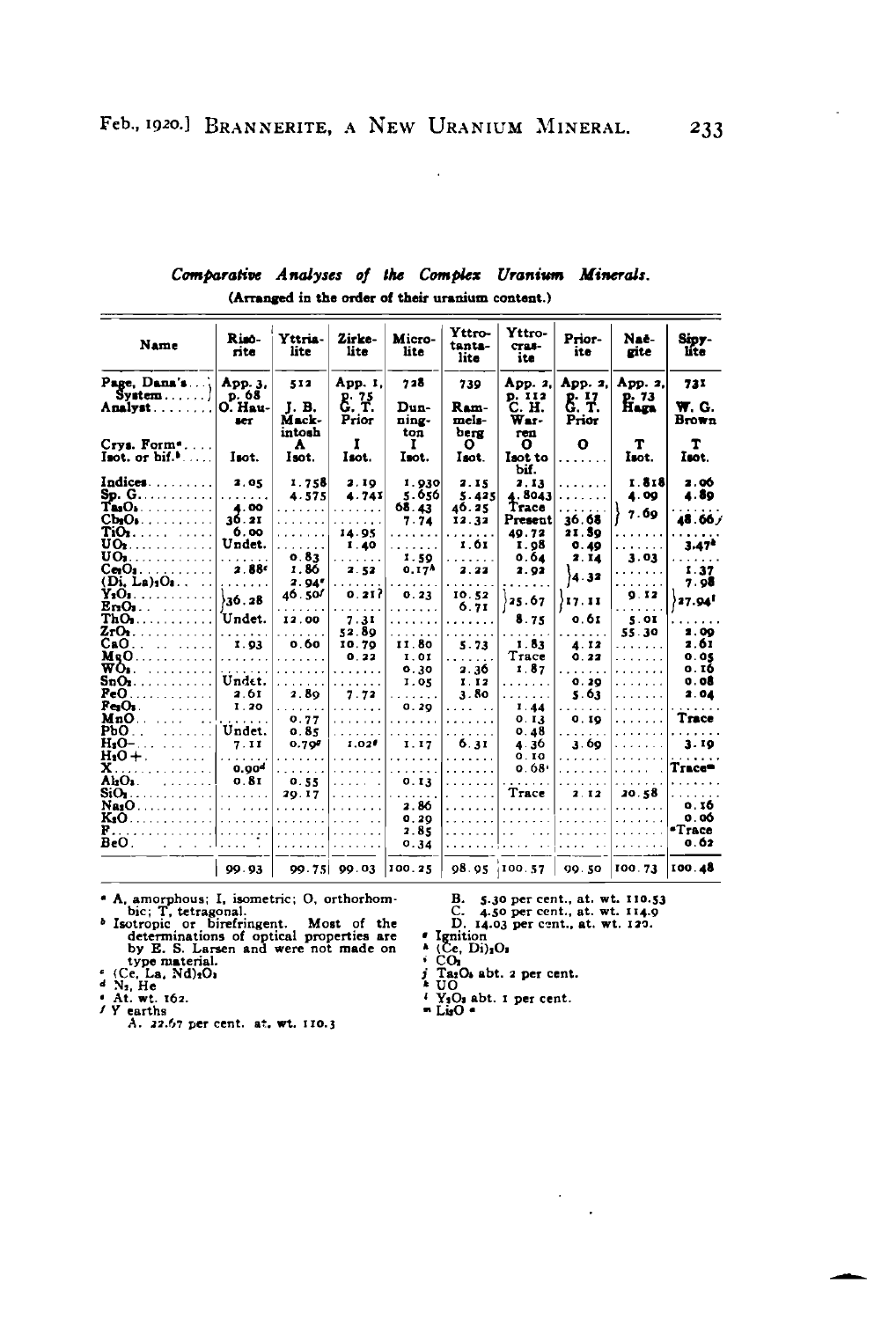$\overline{a}$ 

|  | SS AND KOGER U. WI |  |
|--|--------------------|--|
|  |                    |  |
|  |                    |  |

 $[J, F, I,$ 

| Name                                                   | Near<br>Samar-<br>akite | Hiel-<br>mite                                       | Blom-<br>stran-<br>dine | Pyro-<br>chlore      | Fergu-<br>sonite                                        | Near<br>Samar-<br>skite | Vie-<br>tingho-<br>fite | Wii-<br>kite              | Delo-<br>ran-<br>zite  |
|--------------------------------------------------------|-------------------------|-----------------------------------------------------|-------------------------|----------------------|---------------------------------------------------------|-------------------------|-------------------------|---------------------------|------------------------|
| Page, Dana's  <br>System<br>Analyst                    | 740<br>Hille-           | 741<br>A. E.                                        | App. 2.<br>8.47         | 726<br>Ram-          | 730<br>W.H.                                             | 740<br><b>W.F.</b>      | 740<br>А.               | App. 3.<br>p. 85<br>Holm- | App. 2.<br>p. 34<br>Ь. |
|                                                        | brand                   | Nor-<br>den-<br>skiold                              | Blom-<br>strand         | mels-<br>berg        | Sea-<br>mon                                             | Hille-<br>brand         | Ds-<br>amour            | quist                     | <b>Sterba</b>          |
| Crvs. Form<br>$Isoft$ or $bif$                         | .<br>.                  | o<br>uniax-                                         | O<br>Isot.              | T.<br>Isot.          | т<br>Isot.                                              | (?)<br>.                | A                       | ο<br>Usually              | о                      |
| Indices                                                |                         | $i$ al $(?)$<br>$\omega = 2.30$<br>LI<br>$6 = 2.40$ | 2. IA                   | 1.06                 | 2.10                                                    |                         |                         | isot.                     |                        |
| Sp.G.                                                  | 6.18                    | LI<br>5.82                                          | 4.82<br>4.93            | 4.22                 | 5.6                                                     | 6.18                    | 5.53                    | $3.8-$<br>4.8             | 4. 7                   |
| $Ta_3O_3$                                              | 27.03                   | $\{62.42$                                           | 1.IS                    | .                    | 4.08                                                    | 19.34                   |                         | $\sim$ $\sim$ $\sim$      |                        |
| $Cb_2O_3$                                              | 27.77                   |                                                     | 23.35                   | 58.27                | 43.78                                                   | 27.56                   | 51.00                   | 23.67                     | والمتوارث والمناور     |
| $TiO_1$                                                |                         |                                                     | 27.39                   | 5.38                 | .                                                       | .                       | 1.84                    | 20.56                     | 66.03                  |
| $UO_1$                                                 | 4.02                    | 4.87                                                | 5.35                    | $5 - 53^{\circ}$     | 5.81                                                    | .                       | 8.85*                   | 1.86                      | $0.87 -$               |
| $UO_1$                                                 |                         | I.07                                                |                         |                      |                                                         | 6.20                    | .                       | 7.37                      | .                      |
| $C \oplus Q_1$<br>(Di, La) <sub>2</sub> O <sub>3</sub> | 0.54<br>I.80            |                                                     | 2.48                    | 5.50                 | 0.66                                                    | 0.4I<br>1.44            | }T. 57                  | $\cdots$                  |                        |
| $Y_2O_2$                                               | 0.4I                    | .<br>5.19                                           |                         |                      | 3.49                                                    | 5.64                    | 6.57                    |                           | 14.03                  |
| $EnO1, \ldots, \ldots$                                 | 10.71                   | .                                                   | 25.62                   |                      | 37.31                                                   | 9.82                    | .                       | }4.06∶                    | .                      |
| $ThO_2$                                                | 3.04                    | .                                                   | 4.28                    | 4.06                 |                                                         | 3.10                    |                         |                           |                        |
| $ZrO_2$                                                | $2.29^{\circ}$          | .                                                   | 1.33                    | .                    |                                                         | 3.10*                   | 0.06                    | .                         |                        |
| $CaO.$                                                 | 0.27                    | 4.26                                                | 1.80                    | 10.03                | 0.65                                                    | 1.61                    | .                       | 4.56                      | .                      |
| $M_R$ O.                                               | .                       | 0.26                                                | 0.IS                    | .                    | .                                                       | 0.II                    | 0.83                    | .                         | .                      |
| $WO_1$                                                 | 2.25                    | 6.56                                                | 1.1.1.1.1               |                      | ›o. ⁊6                                                  | 5.51                    | .                       | .                         | .                      |
| $SnO1, \ldots$                                         | 0.05                    |                                                     | 0.18                    |                      |                                                         | 0.82                    | $\cdots$                | .                         | 4.33                   |
| $FeO$                                                  | 0.32                    | 8.06                                                | 1.43                    | 5.53                 | I. 81                                                   | 0.39                    | 23.00                   | .                         | $4.25$ <sup>-</sup>    |
| $FeO4$                                                 | 8.77                    | .                                                   | .                       |                      |                                                         | 8.90                    | .                       | 7.51                      | .                      |
| $Mn0$                                                  | 0.78                    | 3.37                                                | 0.30                    | . 1                  | .                                                       | 0.77''                  | 2.67                    | 1.28*                     | .                      |
| Pb0                                                    | 0.72                    | .                                                   | 0.84                    | .                    | .<br>.1.62                                              | I.O7                    | .                       | .                         |                        |
| $H_2O$ - $\ldots$ $\ldots$ .<br>$\mathbf{x}$           | I 58<br>0.20°           | 3.26<br>0.10 <sup>c</sup>                           | 2.56                    | . 1<br>5.38'         | and the company                                         | 3.04                    | 1.80/<br>.              | II. 06<br>10.55*          | .<br>$\sim$            |
| $Na2O$                                                 | .                       |                                                     | $0.49^4$<br>0.00        | 5.31                 | .                                                       | .<br>$0.36*$            | .                       | .                         |                        |
| $K_1O$                                                 | 0.17                    |                                                     | 0.18                    | . 1                  |                                                         | .                       | .                       |                           |                        |
|                                                        |                         |                                                     |                         |                      |                                                         |                         |                         |                           |                        |
|                                                        | 100.31                  | 99.37                                               |                         | 99.78 TOT.10   99.87 |                                                         | 100.18                  | 99.09                   | 101.50                    | 99.II                  |
| <b>* Includes some TiO</b><br><b>r</b>                 |                         |                                                     |                         |                      | MnO and ZnO<br>$*(K, Li, Na)2O$<br>. U.O.<br>, Tamitiam |                         |                         |                           |                        |

Comparative Analyses of the Complex Uranium Minerals.-Continued. (Arranged in order of their uranium content.)

 $\lambda$ 

ł,

- 
-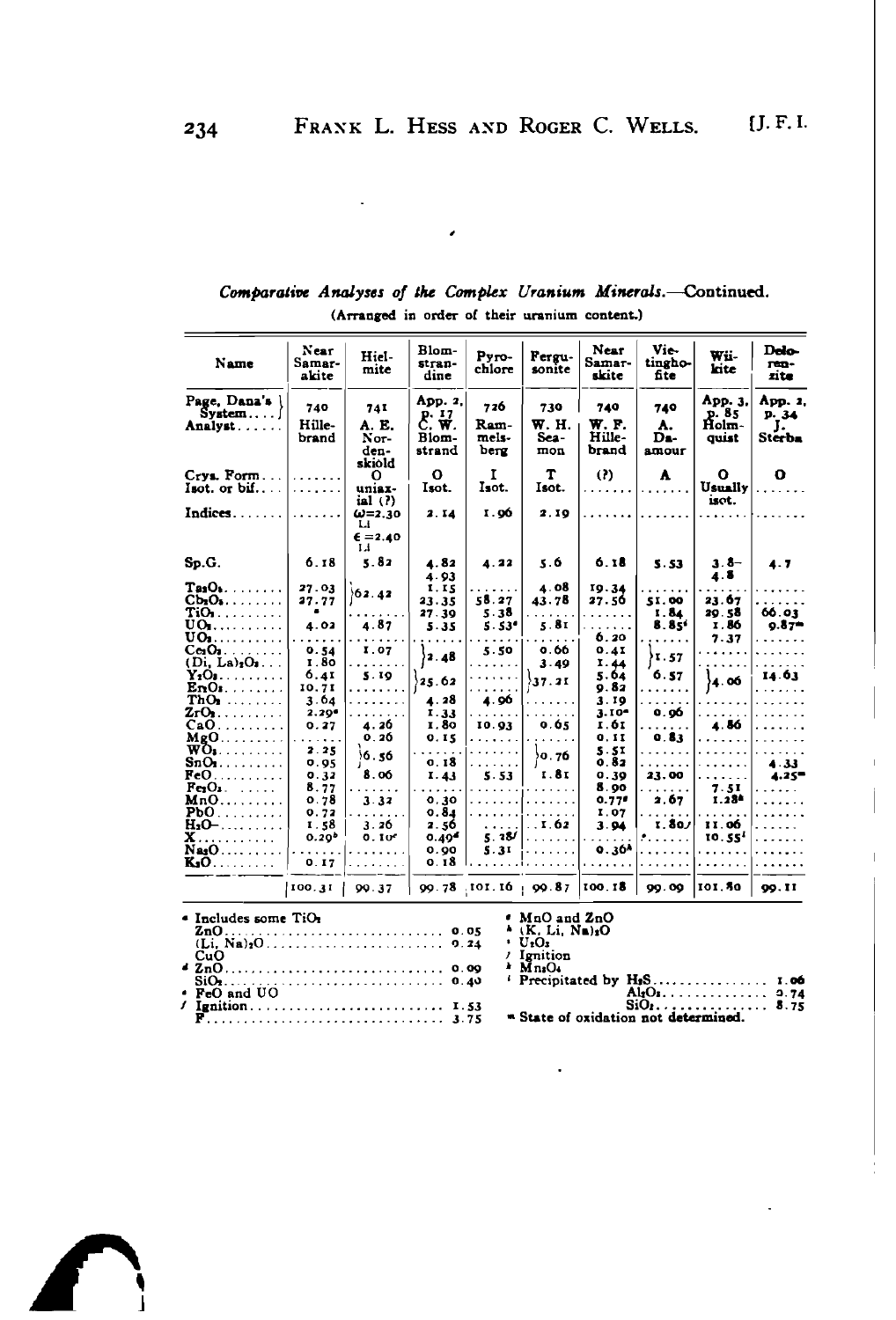$\lambda$ 

| Name                                                                                                                                                                                                                                                                                                                                                                                                                                                                                         | Euxen-<br>ite                       | Euxen-<br>ite                 | Samar-<br>skite                             | Plum-<br>bonio-<br>bite                    | Noh-<br>lite                   | Alter-<br>ed Sam-<br>arskite | Hatch-<br>etto-<br>lite                  | Anne-<br>ródite                 | Ampan-<br>$ga-$<br>béite |
|----------------------------------------------------------------------------------------------------------------------------------------------------------------------------------------------------------------------------------------------------------------------------------------------------------------------------------------------------------------------------------------------------------------------------------------------------------------------------------------------|-------------------------------------|-------------------------------|---------------------------------------------|--------------------------------------------|--------------------------------|------------------------------|------------------------------------------|---------------------------------|--------------------------|
| Page, Dana's<br>System<br>Analyst                                                                                                                                                                                                                                                                                                                                                                                                                                                            | $\bullet$                           | 744<br>Ram-<br>mels-<br>berg  | 739<br>Koenig                               | App. 3.<br>p. 61<br>Hauser<br>and<br>Finkh | 740<br>Norden<br>skiöld        | 740<br>W. H.<br>Sea-<br>mon  | 737<br>0. D.<br>Allen                    | 741<br>C. W.<br>Blom-<br>strand | App. 3<br>p.3<br>Pisan   |
| $Cry$ Form                                                                                                                                                                                                                                                                                                                                                                                                                                                                                   | o                                   | 0                             | O                                           | A                                          | Mas-<br>sive                   | 0                            | I                                        | O                               | O?                       |
| $Isot.$ or $bit.$ $\ldots$ $\ldots$<br>Indices                                                                                                                                                                                                                                                                                                                                                                                                                                               | Isot.<br>2.24                       | Isot.<br>2.24                 | Isot.<br>2.IO<br>2.25                       | .                                          | .                              | .                            | Isot.<br>I. 98                           | .<br>.                          | Isot.<br>2.13            |
| $S_{\mathcal{D}}.G$                                                                                                                                                                                                                                                                                                                                                                                                                                                                          | 4.99                                | 5.103                         | 5.06<br>6.20                                | 4.80I<br>4.813                             | 5.04                           | 4.33                         | 4.77<br>4.9                              | 5.71                            | 3.97<br>4.29             |
| $Ta_3O_6$<br>$Cb_1O_1$<br>$TiO1$                                                                                                                                                                                                                                                                                                                                                                                                                                                             | 13.80<br>12.73<br>27.70             | .<br>33.39<br>20.03           | .<br>56.40°<br>.                            | I.I8<br>46.15<br>1.20                      | 50.43<br>.                     | .<br>47.00<br>.              | 29.83<br>34.24<br>1.61                   | .<br>48.13<br>.                 | 8.90<br>34.80<br>4.90    |
| $\mathbf{U}\mathbf{O}_{\mathbf{2}}$<br>$\mathbf{U}\mathbf{O}_{\mathbf{3}}$ .<br>$CevO: \ldots \ldots \ldots$<br>$(D_i, La)$ <sub>2</sub> $O_i$ .                                                                                                                                                                                                                                                                                                                                             | 10.50<br>0.62 <sup>4</sup><br>.     | 12.12<br>.<br>3.50<br>.       | 13.48<br>3.85                               | 13.72<br>.<br>.                            | 14.43"<br>.<br>0.25<br>.       | .<br>15.15<br>1.40<br>4.00   | .<br>15.50<br>.<br>.                     | 16.280<br>.<br>2.56<br>.        | 19.40<br>.<br>⟩о. бо     |
| $Y_2O_3$<br>$EnO1$<br>$ThO_1$<br>$z_{rO_1}$                                                                                                                                                                                                                                                                                                                                                                                                                                                  | 25.64<br>.<br>1.34                  | 14.60<br>7.30<br>.<br>1.1.1.1 | II.90<br>.                                  | 14.26<br>.<br>0.06<br>Trace                | 14.36<br>.<br>2.06             | 13.46<br>.<br>.<br>.         | .<br>.<br>.                              | 7.IO<br>.<br>2.37<br>I.97       | 4.00<br>2.50             |
| $CaO.$<br>$MgO$<br>$WO_3$                                                                                                                                                                                                                                                                                                                                                                                                                                                                    | .<br>0.00<br>0.12<br>.              | 1.36<br>. 1.<br>.             | .<br>.<br>.                                 | 3.05<br>.<br>.                             | 4.67<br>.<br>.                 | 1.53<br>.<br>}o. 40          | 8.87<br>0.15<br>0.30                     | 3.35<br>0.15<br>.               | .<br>1.50<br>.           |
| $SnO2, \ldots, \ldots$<br>$\mathbf{FeO}$<br>$Fe2O3$<br>MnO                                                                                                                                                                                                                                                                                                                                                                                                                                   | .<br>0.5I<br>2.63<br>Trace          | .<br>3.25<br>.<br>1.1.1.1     | 8.08<br>I.66<br>.                           | 0.15<br>5.70<br>.<br>.                     | .<br>8.00<br>0.28 <sup>A</sup> | 7.09<br>.<br>.               | 2.10<br>.<br>.                           | 0.16<br>3.38<br>.<br>0.20       | 0.80<br>.<br>8.60<br>.   |
| $PbO.$<br>$H_1O- \ldots \ldots \ldots$<br>${\bf x}$ , , , , , , , , , , , , , ,                                                                                                                                                                                                                                                                                                                                                                                                              | 0.20<br>3.00<br>$0.74$ <sup>4</sup> | .<br>2.40<br>.                | . <i>. . .</i> .<br>0.30                    | 7.62<br>6.38<br>$0.52^{f}$                 | .<br>4.62<br>0.11'             | .<br>9.55<br>.               | Trace<br>4.49<br>. . <b>.</b> . <i>.</i> | 2.40<br>8.IO<br>2.51            | .<br>12.40<br>.          |
| Al Os.<br>$N$ as $O$<br><b>K.</b> O.                                                                                                                                                                                                                                                                                                                                                                                                                                                         | .<br>.<br>.                         | . <i>.</i><br>10.82           | 2.00<br>.                                   | 0.28<br>.<br>.                             | .<br>.<br>.                    | .<br>.<br>.                  | .<br>1.37<br>Trace                       | 0.28<br>0.32<br>0.IŐ            | 2.IO<br>.<br>.           |
|                                                                                                                                                                                                                                                                                                                                                                                                                                                                                              | 99.7I                               |                               | $98.77$   $98.57$   100.27   100.20   99.67 |                                            |                                |                              | 98.55                                    | 99.SI                           | 100.50                   |
| . Miller, Willet G., and Knight, Cyril W.,<br>Occurrence of euxenite in South Sher-<br>brooke township, Ontario: Am. Jour.<br>Sci., vol. xliv. pp. 243-244. 1917.<br>$CuO.$ Trace<br>Name of analyst not given. Analysis<br>, UO<br>made at Imperial Institute, London,<br>۰<br>MnO, MgO<br>England.<br>CuO<br>$\cdot$ U <sub>2</sub> O <sub>2</sub><br>Anhydrous mineral<br>Ce, La) <sub>2</sub> O <sub>2</sub> etc.<br>• SiO<br>$\triangle$ SiO <sub>2</sub><br>Ignition<br>$-Sp.G., S.77$ |                                     |                               |                                             |                                            |                                |                              |                                          |                                 |                          |

## Comparative Analyses of the Complex Uranium Minerals.--Continued. (Arranged in the order of their uranium content.)

Miller, Willet G., and Knight, Cyril W.,<br>
Occurrence of euxenite in South Sher-<br>
brooks township, Ontario: Am. Jour.<br>
Sci., vol. zliv, pp. 243-244, 1917.<br>
Name of analyst not given. Analysis<br>
made at Imperial Institute, Lo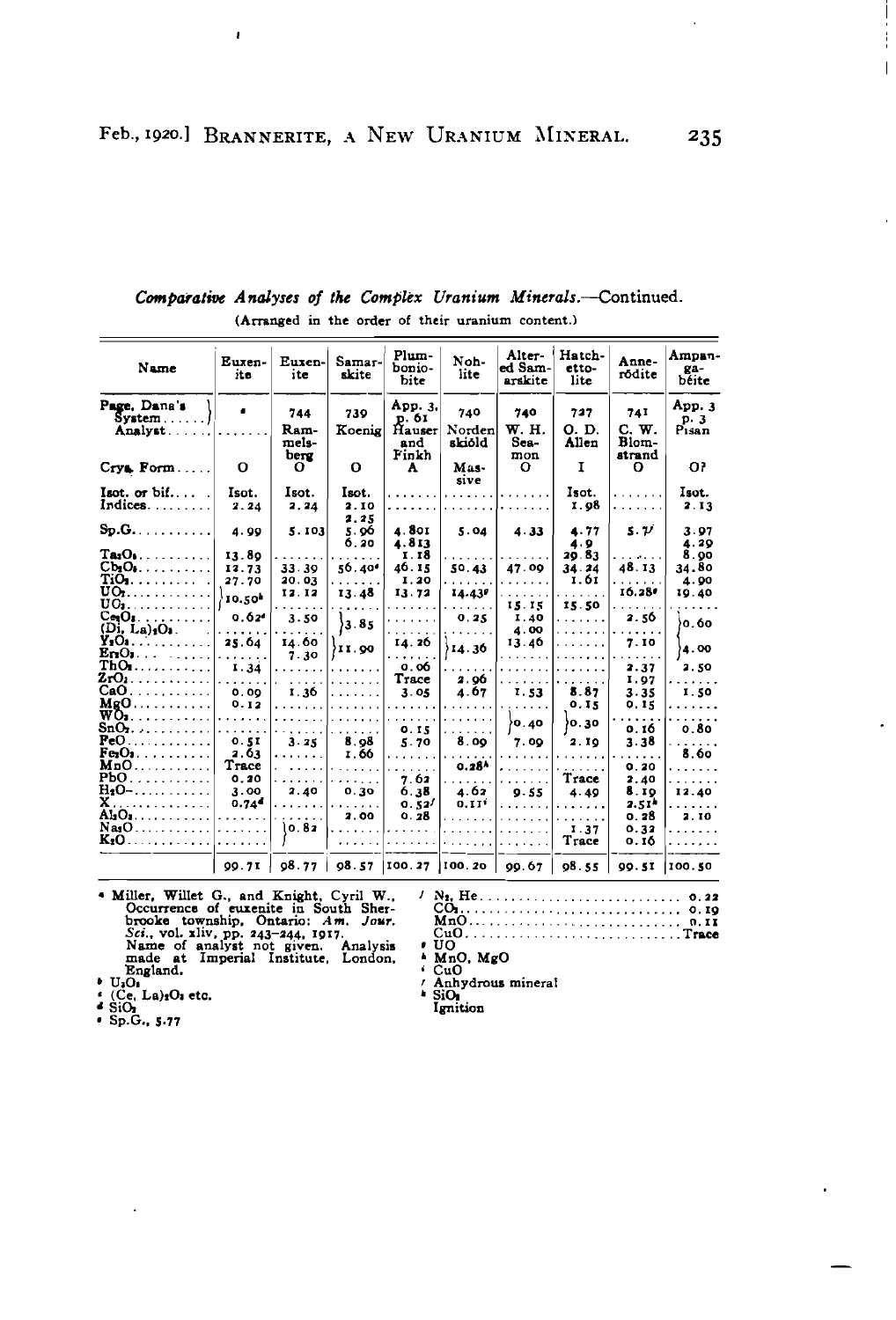## Comparative Analyses of the Compex Uranium Minerals.-Concluded. (Arranged in the order of their uranium content.)

| Name                                                               | Poly-<br><b>CTASC</b>              | Sami-<br>résite            | Mack-<br>intosh-<br>ite             | Blom-<br>stran-<br>dite     | Pilbar-<br>ite        | Betaf-<br>ite                     | Bran-<br>nerite            | Pitch-<br>blende       | Urani-<br>nite              |
|--------------------------------------------------------------------|------------------------------------|----------------------------|-------------------------------------|-----------------------------|-----------------------|-----------------------------------|----------------------------|------------------------|-----------------------------|
| Page, Dana's<br>$S$ vstem<br>Analyst                               | 745<br>Mack-<br>intosh             | App. 3,<br>p. 69<br>Pisani | App. I.<br>P. 44<br>Hille-<br>brand | 746<br>Lind-<br>ström       | Simp-<br>son          | Pisani                            | .<br>Wells                 | 89I<br>Hille-<br>brand | 80I<br>Hille-<br>brand      |
| Crys. Form                                                         | 0                                  | $\mathbf{I}$               | т                                   | Mas-<br>sive                | A                     | 1                                 | .                          | I                      |                             |
| $Isot. or bif. \ldots$<br>Indices.                                 | Isot.<br>I.70                      | Isot.<br>I.94              | Isot.<br>I. 77                      | Isot.<br>2.14               | Isot.<br>1.74         | Isot.<br>I.02                     | Isot.<br>2.30              | Opaq uel               | Opaque                      |
| <b>Sp.G.</b>                                                       | $4.97 -$<br>5.04                   | 5.24                       | 5.436                               | 4.I7<br>4.25                | 4.68                  | 4.475                             | 5.42                       | 8.07                   | 9.59                        |
| Ta:O.<br>.<br>$Cb_0, \ldots, \ldots$                               | l . <i>. .</i> . <b>.</b><br>19.37 | 3.70<br>45.80              | .<br>.                              | 40.76                       | 0.47<br>.             | Trace<br>32.10                    | .<br>.                     | .                      | .                           |
| $TiO1$ .<br>$\mathbf{U}\mathbf{O}_{\mathbf{I}}$                    | <b>28.51</b><br>.                  | 6.70<br>21.20              | .<br>22.40                          | 10.71<br>23.68-             | 1.1.1.1<br>.          | 17.30<br>.                        | 30.0<br>10.3               | .<br>58. SI            | $57 - 43$                   |
| $\mathbf{U}\mathbf{O}_{\mathbf{a}}, \ldots, \ldots, \ldots$<br>CaO | 19.47                              | .                          | 45.30                               | .<br>.                      | 27.00<br>0.10         | 28.60                             | 33.5<br>.                  | 25.26<br>0.22          | 26.48<br>0.25               |
| $(Di, La)2O3$<br>$Y_1O_2$<br>Th $O_2$                              | .<br>$21.23^{\circ}$               | $\overline{0.20}$<br>.     | .<br>I.86                           | .                           | .<br>0.49             | $\overline{\mathbf{1}}$ . 20<br>. | .<br>3. O <sup>b</sup>     | .                      | 0.13<br>0.20                |
| ZrOz.<br>.                                                         | .                                  | .<br>. 1                   | .<br>0.88?                          |                             | 31.34<br>.            | I.25<br>.                         | 4.1<br>0.2                 | .<br>7.59              | 9.79<br>.                   |
| $CaO$<br><b>MgO</b><br>.                                           | 0.68<br>.                          | .<br>1.                    | 0.59<br>0.10                        | 3.45<br>o. 16               | 0.57<br>0.21          | 11.61<br>.                        | 2.9<br>.                   | 0.84<br>$- - - - - -$  | 0.06<br>1.1.1.1             |
| $SnOr$<br>$PoO.$ .<br>.                                            | .<br>2.47                          | 0.10<br>I.OÓ               | .<br>I.IS                           | 3.33                        |                       | .                                 | 2.9                        | 0.32                   | .                           |
| PoO.<br>.<br>$MnO$ .<br>.                                          | 0.18<br>.                          | .<br>.                     | .<br>.                              | .<br>0.04                   | 0.20<br>Trace         | 1.38<br>0.25                      | Trace<br>.                 | .<br>o. 16             | 0.40<br>.                   |
| $PbO$<br>H.O-<br>.<br>$H_1O +$                                     | 0.46<br>4.46                       | 7.35<br>12.45*             | 3.74<br>0.50                        | .<br>7.96                   | 17.26<br>3.50         | .<br>5.20                         | 0.2<br>2.0                 | 0.70<br>I.06           | 3.26<br>0.61                |
| $-1 - 1 - 1$<br>He.<br><b>x</b>                                    | .<br>.<br>$0.12^{b}$               | .<br>.                     | 4.31<br>.<br>0.67                   | .<br>.<br>0.12 <sup>4</sup> | 4.IÓ<br>Trace<br>1.08 | .<br>.                            | .<br>.<br>0.6 <sup>1</sup> | 0.15 <sup>m</sup>      | Undet.<br>0.70 <sup>b</sup> |
| Al-O <sub>1</sub><br>.<br>$SiO1$                                   | .<br>$I.$ OI                       | 0.74<br>.                  | .<br>13.90                          | 0.11<br>.                   | 0.15<br>12.72         | .<br>0.50<br>.                    | Trace<br>o. 6              | 1.45*<br>.<br>2.70     | .<br>0.16                   |
| $\mathbf{LieO}$ .<br>NasO.<br>.                                    |                                    | . 1<br>. 1                 | o. 68                               | .                           | .<br>0.04             | .                                 | the company of the company |                        |                             |
| $K3O$                                                              | .                                  | 0.30                       | 0.42                                | .                           | 0.00                  | .                                 | .                          | .                      | .                           |
|                                                                    | 97.06                              | 00.60                      | 96. 50                              | 99.32                       | 99.56                 | 99.39 TOO.2                       |                            | 99.95                  | 99.49                       |

 $\mathbf{r}$ 

114.1

ecipitated by H<sub>2</sub>S

impson, Edward S., Pilbarite, a new<br>mineral from the Pilbara Goldfield:<br>Josr. Nat. Hist. and Sci. Soc. of Westers<br>Asstralia, vol. iii, p. 131, 1911.

Lacroix, A., "Minéralogie de la France et<br>de ses Colonies," vol. v, pp. 93-94, 1913.<br>Mol. wt. 350  $0.3$ <br>0.1<br>0.2 **BaO**  $5.0$ ...

| Det. as N |  |  |  |  |  |  |  |  |  |  |  |  |  |  |  |  |
|-----------|--|--|--|--|--|--|--|--|--|--|--|--|--|--|--|--|
|           |  |  |  |  |  |  |  |  |  |  |  |  |  |  |  |  |
|           |  |  |  |  |  |  |  |  |  |  |  |  |  |  |  |  |
|           |  |  |  |  |  |  |  |  |  |  |  |  |  |  |  |  |
|           |  |  |  |  |  |  |  |  |  |  |  |  |  |  |  |  |
|           |  |  |  |  |  |  |  |  |  |  |  |  |  |  |  |  |